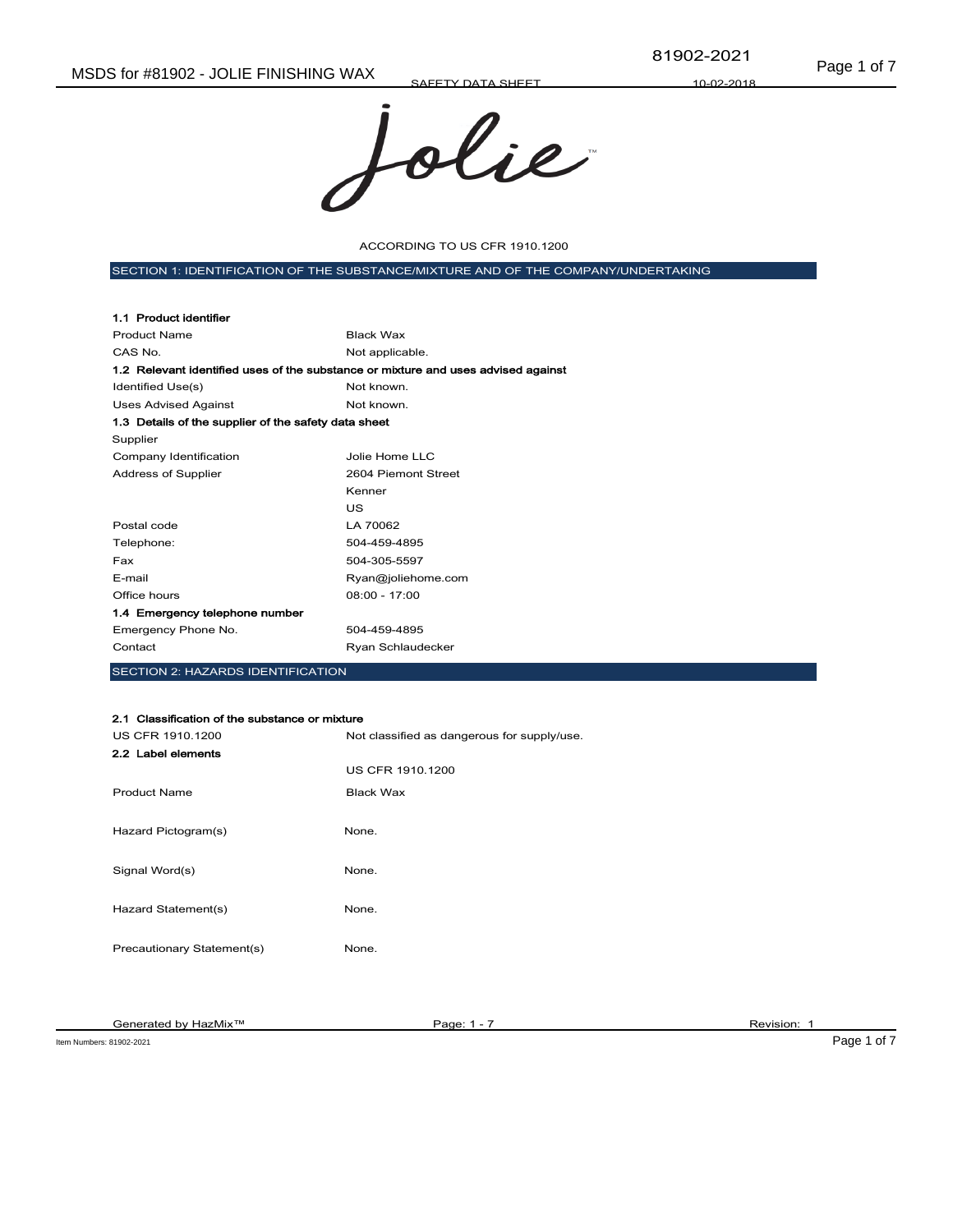

2.3 Other hazards

None known.

2.4 Additional Information

None.

SECTION 3: COMPOSITION/INFORMATION ON INGREDIENTS

#### 3.1 Substances

Not applicable.

# 3.2 Mixtures

| HAZARDOUS INGREDIENT(S)              | CAS No.   |          | %W/W Hazard Statement(s) | Hazard Pictogram(s) |
|--------------------------------------|-----------|----------|--------------------------|---------------------|
| Paraffin waxes and Hydrocarbon waxes | 8002-74-2 | $30$     | Not classified           | None                |
| Carbon black                         | 1333-86-4 | $\leq 5$ | Not classified           | None                |

## SECTION 4: FIRST AID MEASURES

| 4.1 Description of first aid measures                                          |                                                                                      |  |
|--------------------------------------------------------------------------------|--------------------------------------------------------------------------------------|--|
| Inhalation                                                                     | If breathing is difficult, remove victim to fresh air and keep at rest in a position |  |
|                                                                                | comfortable for breathing.                                                           |  |
| <b>Skin Contact</b>                                                            | Wash skin with water.                                                                |  |
| Eye Contact                                                                    | Flush eyes with water for at least 15 minutes.                                       |  |
| Ingestion                                                                      | Wash out mouth with water.                                                           |  |
| 4.2 Most important symptoms and effects, both acute and delayed                |                                                                                      |  |
|                                                                                | None anticipated. Treat symptomatically.                                             |  |
| 4.3 Indication of any immediate medical attention and special treatment needed |                                                                                      |  |

Unlikely to be required but if necessary treat symptomatically.

## SECTION 5: FIREFIGHTING MEASURES

#### 5.1 Extinguishing media

| Suitable Extinguishing media                              | As appropriate for surrounding fire.               |  |
|-----------------------------------------------------------|----------------------------------------------------|--|
| Unsuitable extinguishing media                            | None.                                              |  |
| 5.2 Special hazards arising from the substance or mixture |                                                    |  |
|                                                           | None anticipated. Heating may cause decomposition. |  |
| 5.3 Advice for firefighters                               |                                                    |  |
|                                                           | As appropriate for surrounding fire.               |  |

Generated by HazMix™ Page: 2 - 7 Revision: 1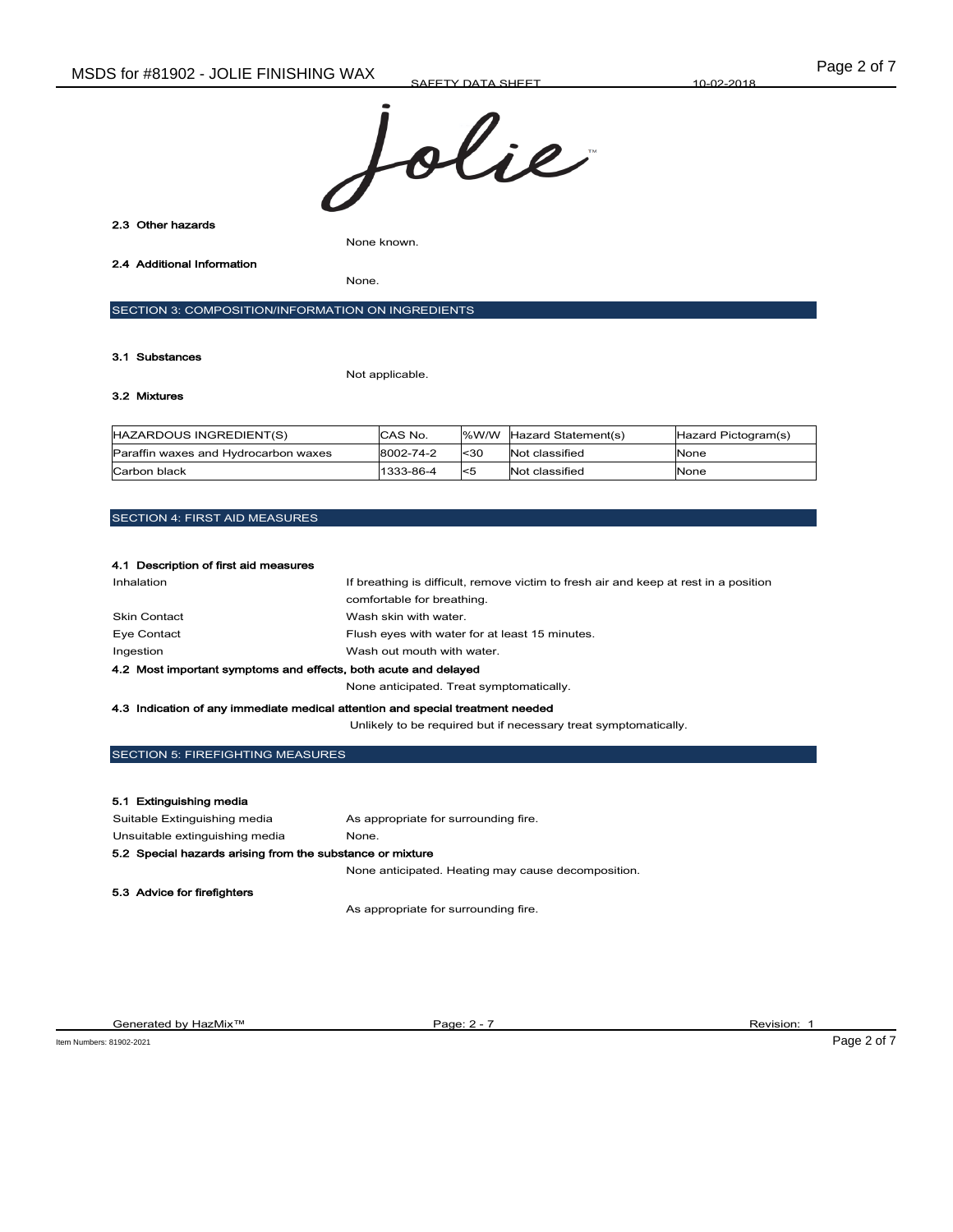

| <b>SECTION 6: ACCIDENTAL RELEASE MEASURES</b>                           |                                                                                         |  |  |
|-------------------------------------------------------------------------|-----------------------------------------------------------------------------------------|--|--|
|                                                                         |                                                                                         |  |  |
| 6.1 Personal precautions, protective equipment and emergency procedures |                                                                                         |  |  |
|                                                                         | Provide adequate ventilation. Wear suitable gloves if prolonged skin contact is likely. |  |  |
| 6.2 Environmental precautions                                           |                                                                                         |  |  |
|                                                                         | Do not release large quantities into the surface water or into drains.                  |  |  |
| 6.3 Methods and material for containment and cleaning up                |                                                                                         |  |  |
|                                                                         | Sweep spilled substances into containers if appropriate moisten first to prevent        |  |  |
|                                                                         | dusting.                                                                                |  |  |
| 6.4 Reference to other sections                                         |                                                                                         |  |  |
|                                                                         | See Also Section 8, 13.                                                                 |  |  |
| <b>SECTION 7: HANDLING AND STORAGE</b>                                  |                                                                                         |  |  |
|                                                                         |                                                                                         |  |  |
| 7.1 Precautions for safe handling                                       |                                                                                         |  |  |

Not known.

## 7.2 Conditions for safe storage, including any incompatibilities

| Storage temperature     | Ambient.                        |
|-------------------------|---------------------------------|
| Storage life            | Stable under normal conditions. |
| Incompatible materials  | None known.                     |
| 7.3 Specific end use(s) |                                 |
|                         | Not known.                      |

SECTION 8: EXPOSURE CONTROLS/PERSONAL PROTECTION

#### 8.1 Control parameters

8.1.1 Occupational Exposure Limits

| Occupational Exposure Limits |           |                     |                                                  |  |                                          |      |
|------------------------------|-----------|---------------------|--------------------------------------------------|--|------------------------------------------|------|
| SUBSTANCE.                   | CAS No.   | LTEL (8 hr TWA ppm) | LTEL $(8 \text{ hr} \text{ TWA} \text{ mg/m}^3)$ |  | $STEL$ (ppm) $STEL$ (mg/m <sup>3</sup> ) | Note |
| Paraffin wax, fume 8002-74-2 |           |                     |                                                  |  |                                          |      |
| Carbon black                 | 1333-86-4 |                     | 13.5                                             |  |                                          |      |

Region Source

EU EU Occupational Exposure Limits

United Kingdom UK Workplace Exposure Limits EH40/2005 (Third edition, published 2018)

Remark Notes

Generated by HazMix™ Page: 3 - 7 Revision: 1 Revision: 1 Revision: 1

Item Numbers: 81902-2021 Page 3 of 7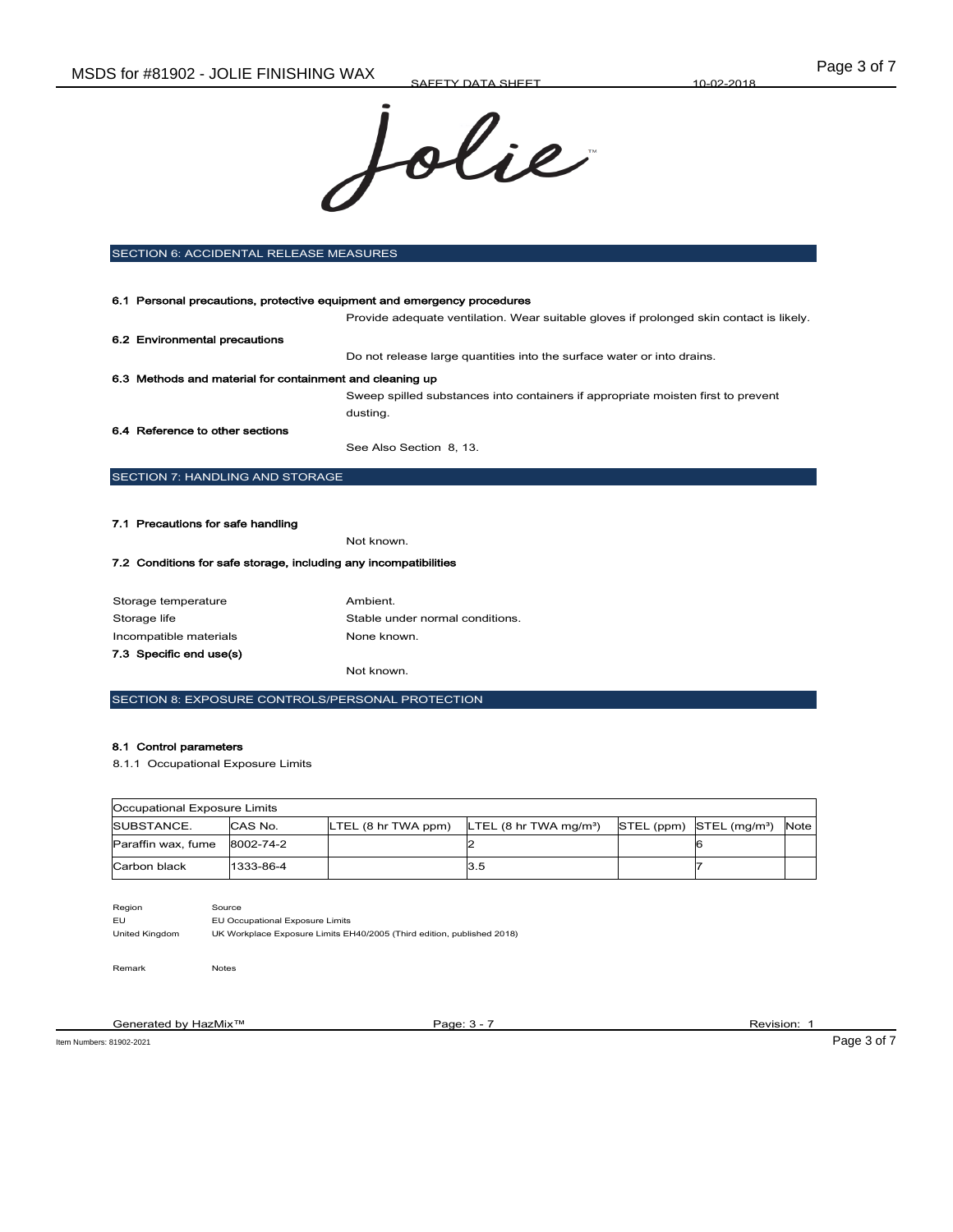SAFETY DATA SHEET



| 8.2 Exposure controls |                                             |                                                           |  |
|-----------------------|---------------------------------------------|-----------------------------------------------------------|--|
|                       | 8.2.1. Appropriate engineering controls     | Ensure adequate ventilation.                              |  |
|                       | 8.2.2. Personal protection equipment        |                                                           |  |
|                       | Eye Protection                              | Wear eye protection with side protection (EN166).         |  |
|                       | Skin protection                             | Not normally required.                                    |  |
|                       | Respiratory protection                      | Normally no personal respiratory protection is necessary. |  |
|                       | Thermal hazards                             | None known.                                               |  |
|                       | SECTION 9: PHYSICAL AND CHEMICAL PROPERTIES |                                                           |  |

# 9.1 Information on basic physical and chemical properties

| Appearance                              | Solid.                          |
|-----------------------------------------|---------------------------------|
|                                         | Colour: Black.                  |
| Odour                                   | Odourless.                      |
| Odour threshold                         | Not known.                      |
| рH                                      | Not known.                      |
| Melting point/freezing point            | Not known.                      |
| Initial boiling point and boiling range | Not applicable.                 |
| Flash Point                             | Not applicable.                 |
| Evaporation rate                        | Not known.                      |
| Flammability (solid, gas)               | Not known.                      |
| Upper/lower flammability or explosive   | Not known.                      |
| limits                                  |                                 |
| Vapour pressure                         | Not known.                      |
| Vapour density                          | Not known.                      |
| Density (g/ml)                          |                                 |
| Relative density                        | Not known.                      |
| Solubility(ies)                         | Solubility (Water): Not known.  |
|                                         | Solubility (Other) : Not known. |
| Partition coefficient: n-octanol/water  | Not known.                      |
| Auto-ignition temperature               | Not known.                      |
| <b>Decomposition Temperature</b>        | Not known.                      |
|                                         |                                 |

Item Numbers: 81902-2021 Page 4 of 7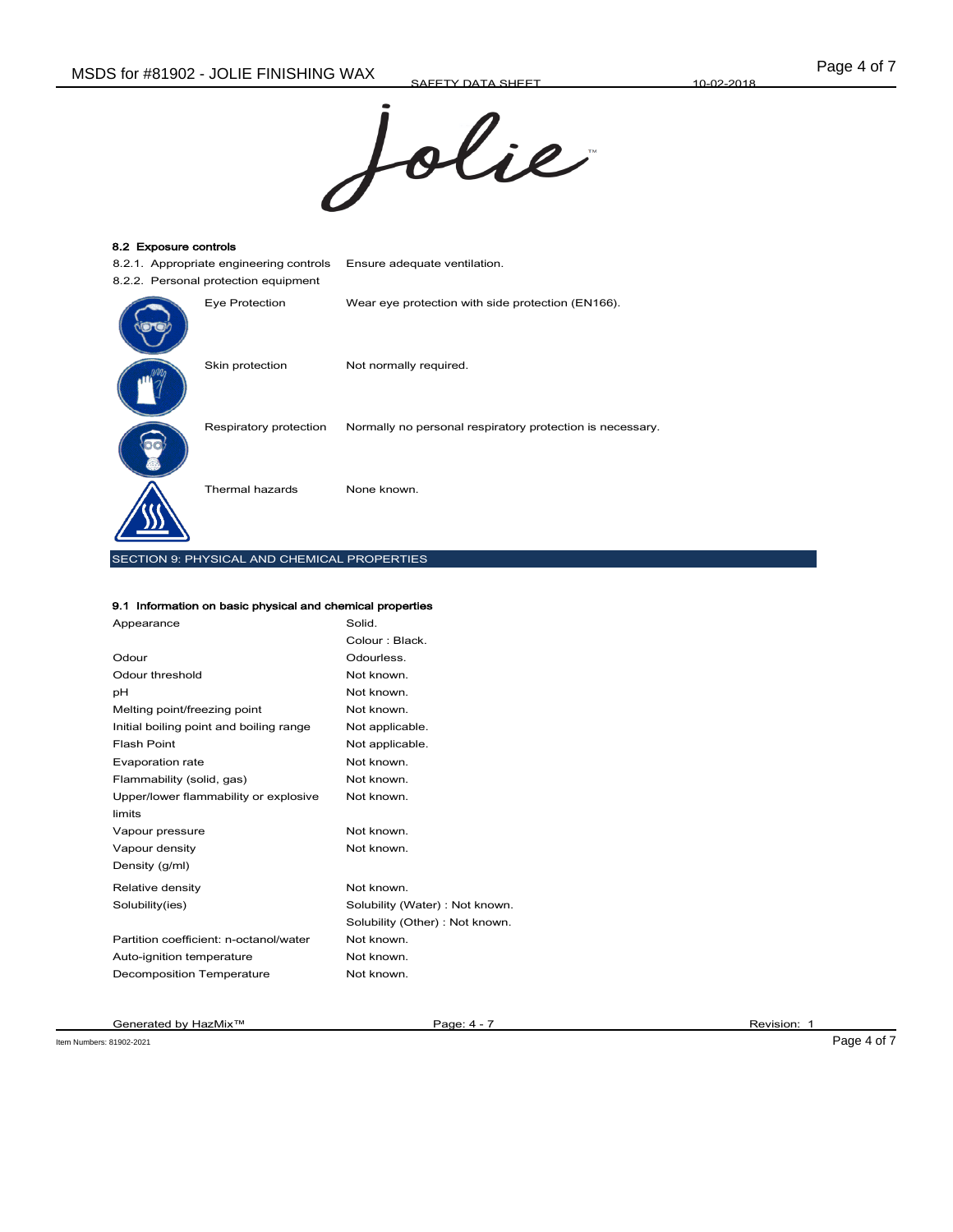SAFETY DATA SHEET



| Viscosity                   | Not known. |
|-----------------------------|------------|
| <b>Explosive properties</b> | Not known. |
| Oxidising properties        | Not known. |
| 9.2 Other information       |            |
|                             | None.      |
|                             |            |

## SECTION 10: STABILITY AND REACTIVITY

| 10.1 Reactivity                         |                                                                |
|-----------------------------------------|----------------------------------------------------------------|
|                                         | None anticipated.                                              |
| 10.2 Chemical Stability                 |                                                                |
|                                         | Stable under normal conditions.                                |
| 10.3 Possibility of hazardous reactions |                                                                |
|                                         | No hazardous reactions known if used for its intended purpose. |
| 10.4 Conditions to avoid                |                                                                |
|                                         | None anticipated.                                              |
| 10.5 Incompatible materials             |                                                                |
|                                         | Not known.                                                     |
| 10.6 Hazardous decomposition products   |                                                                |
|                                         |                                                                |

No hazardous decomposition products known.

## SECTION 11: TOXICOLOGICAL INFORMATION

## 11.1 Information on toxicological effects

| Acute toxicity - Ingestion     | Low acute toxicity                           |
|--------------------------------|----------------------------------------------|
| Acute toxicity - Skin Contact  | Low acute toxicity                           |
| Acute toxicity - Inhalation    | Low acute toxicity                           |
| Skin corrosion/irritation      | Non-irritant                                 |
| Serious eye damage/irritation  | Non-irritant                                 |
| Skin sensitization data        | Not classified                               |
| Respiratory sensitization data | Not classified                               |
| Germ cell mutagenicity         | There is no evidence of mutagenic potential. |
| Carcinogenicity                | No evidence of carcinogenicity.              |
| Reproductive toxicity          | Not classified                               |
| Lactation                      | Not classified                               |
| STOT - single exposure         | Not classified                               |
| STOT - repeated exposure       | Not classified                               |
| Aspiration hazard              | Not classified                               |
| 11.2 Other information         |                                              |

#### Not known.

#### SECTION 12: ECOLOGICAL INFORMATION

Generated by HazMix™ Page: 5 - 7 Revision: 1 Revision: 1

Item Numbers: 81902-2021 Page 5 of 7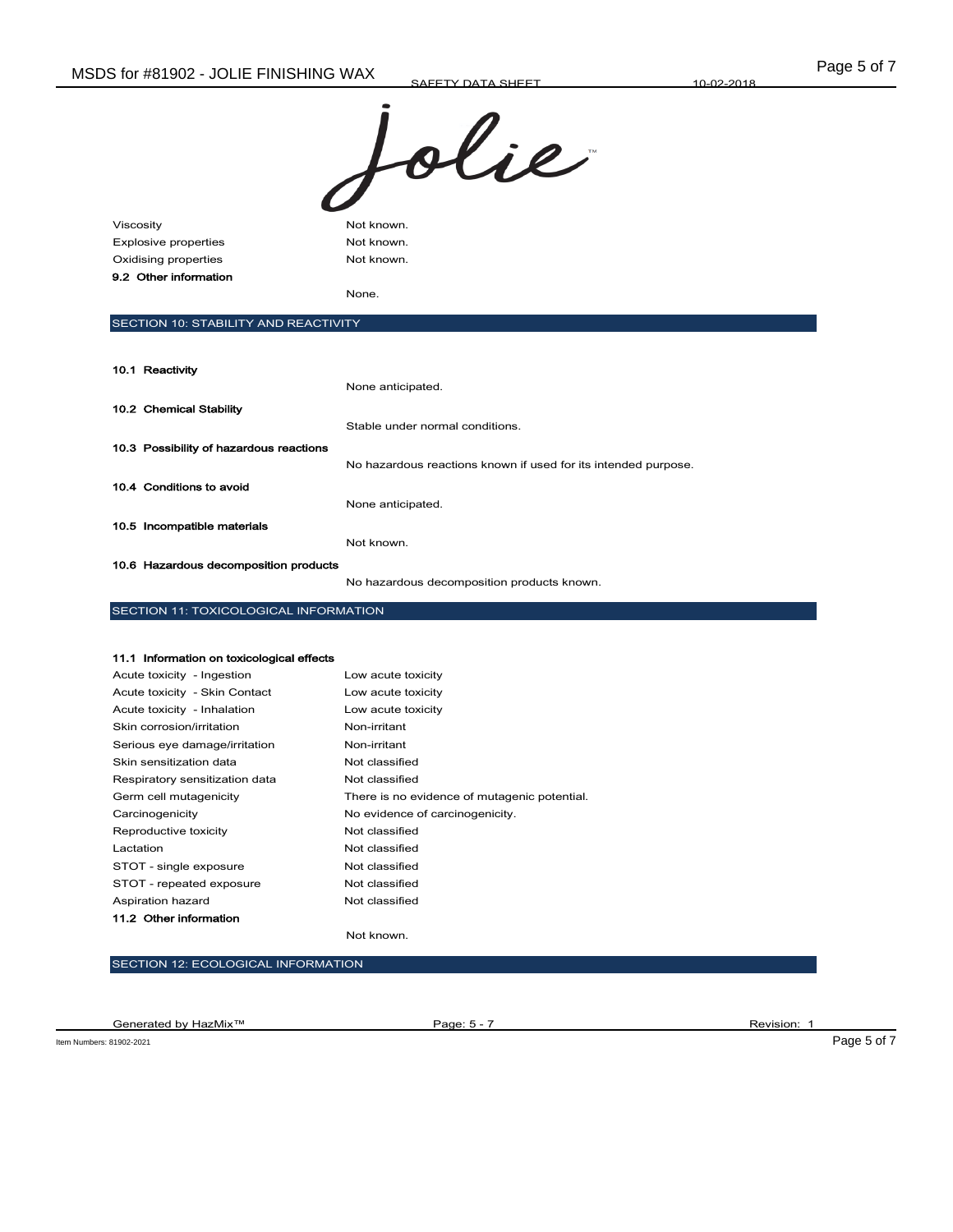

12.1 Toxicity

| Toxicity - Aquatic invertebrates           | Low toxicity to invertebrates. |  |
|--------------------------------------------|--------------------------------|--|
| Toxicity - Fish                            | Low toxicity to fish.          |  |
| Toxicity - Algae                           | Low toxicity to algae.         |  |
| Toxicity - Sediment Compartment            | Not classified.                |  |
| <b>Toxicity - Terrestrial Compartment</b>  | Not classified.                |  |
| 12.2 Persistence and Degradation           |                                |  |
|                                            | Not known.                     |  |
| 12.3 Bioaccumulative potential             |                                |  |
|                                            | Not known.                     |  |
| 12.4 Mobility in soil                      |                                |  |
|                                            | Not known.                     |  |
| 12.5 Other adverse effects                 |                                |  |
|                                            | Not known.                     |  |
| <b>SECTION 13: DISPOSAL CONSIDERATIONS</b> |                                |  |

| 13.1 Waste treatment methods | Dispose at suitable refuse site.                      |
|------------------------------|-------------------------------------------------------|
| 13.2 Additional Information  | No special precautions are required for this product. |

## SECTION 14: TRANSPORT INFORMATION

Not classified as hazardous for transport.

SECTION 15: REGULATORY INFORMATION

| 15.1 US Federal Regulations               |                                                                |             |
|-------------------------------------------|----------------------------------------------------------------|-------------|
| Toxic and hazardous substances (29        | Listed: 1333-86-4                                              |             |
| CFR 1910; Subpart Z)                      |                                                                |             |
| National emission standards for           | Not listed                                                     |             |
| hazardous air pollutants (40 CFR 61.01)   |                                                                |             |
| SARA Title III Section 313                | Not listed                                                     |             |
| <b>TSCA (Toxic Substance Control Act)</b> | Listed: 8012-89-3, 8015-86-9, 63231-60-7, 8002-74-2, 1333-86-4 |             |
| CAA 602 - Ozone Depleting Substances      | Not listed                                                     |             |
| (ODS)                                     |                                                                |             |
| 15.2 US State Regulations                 |                                                                |             |
| State Right to Know Lists                 |                                                                |             |
| Proposition 65 (California)               | Listed: 1333-86-4                                              |             |
|                                           |                                                                |             |
|                                           |                                                                |             |
| Generated by HazMix <sup>™</sup>          | Page: 6 - 7                                                    | Revision: 1 |